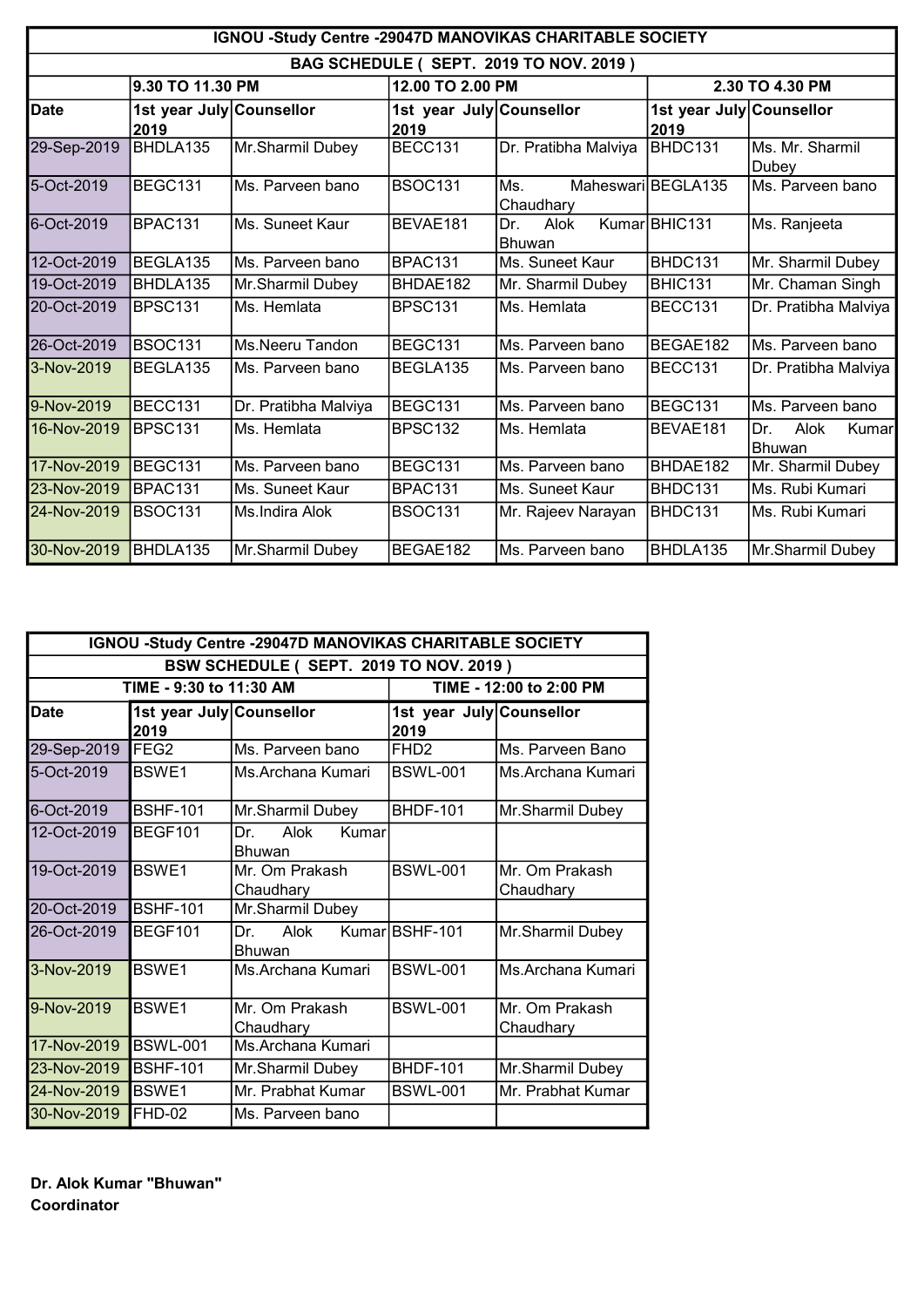| IGNOU -Study Centre -29047D MANOVIKAS CHARITABLE SOCIETY |                                  |                              |                                  |                             |  |
|----------------------------------------------------------|----------------------------------|------------------------------|----------------------------------|-----------------------------|--|
| MSW SCHEDULE (SEPT. 2019 TO NOV. 2019)                   |                                  |                              |                                  |                             |  |
|                                                          | TIME - 12:00 to 2:00 PM          | TIME - 2:30 to 4:30 PM       |                                  |                             |  |
| <b>Date</b>                                              | 1st year July Counsellor<br>2019 |                              | 1st year July Counsellor<br>2019 |                             |  |
| 29-Sep-2019                                              | MSW4                             | Ms. Shaila Manoj<br>Varghese | MSW <sub>6</sub>                 | Ms. Nirmal Chhabra          |  |
| 5-Oct-2019                                               | MSWL14                           | Mr. Prabhat Kumar            |                                  |                             |  |
| $6 - Oct-2019$                                           | MSW <sub>2</sub>                 | Mr. Prabhat Kumar            | MSWL <sub>13</sub>               | Ms. Nirmal Chhabra          |  |
| 12-Oct-2019                                              | MSW <sub>5</sub>                 | Ms. Kumari Garima            |                                  |                             |  |
| 19-Oct-2019                                              | MSW <sub>1</sub>                 | Mr. Prabhat Kumar            | <b>MSWI 14</b>                   | Mr. Prabhat Kumar           |  |
| 26-Oct-2019                                              | MSW <sub>3</sub>                 | Mr. Om Prakash<br>Chaudhary  | MSW <sub>5</sub>                 | Mr. Om Prakash<br>Chaudhary |  |
| 3-Nov-2019                                               | MSW <sub>2</sub>                 | Ms. Nirmal Chhabra           | MSWL <sub>13</sub>               | Ms. Nirmal Chhabra          |  |
| 9-Nov-2019                                               | MSW4                             | Ms. Shaila Manoj<br>Varghese |                                  |                             |  |
| 17-Nov-2019                                              | MSW <sub>6</sub>                 | Ms. Nirmal Chhabra           |                                  |                             |  |
| 23-Nov-2019                                              | MSW <sub>1</sub>                 | Mr. Om Prakash<br>Chaudhary  | MSW <sub>3</sub>                 | Mr. Om Prakash<br>Chaudhary |  |
| 24-Nov-2019                                              | MSW4                             | Ms. Shaila Manoj<br>Varghese |                                  |                             |  |

| IGNOU -Study Centre -29047D MANOVIKAS CHARITABLE SOCIETY |                                                   |                             |                                  |                             |  |  |  |
|----------------------------------------------------------|---------------------------------------------------|-----------------------------|----------------------------------|-----------------------------|--|--|--|
|                                                          | MSWC SCHEDULE (SEPT. 2019 TO NOV. 2019)           |                             |                                  |                             |  |  |  |
|                                                          | TIME - 12:00 to 2:00 PM<br>TIME - 2:30 to 4:30 PM |                             |                                  |                             |  |  |  |
| Date                                                     | 1st year July Counsellor<br>2019                  |                             | 1st year July Counsellor<br>2019 |                             |  |  |  |
| 29-Sep-2019                                              | MSW <sub>9</sub>                                  | Ms. Kumari Garima           |                                  |                             |  |  |  |
| 5-Oct-2019                                               | MSWL47                                            | IMr. Prabhat Kumar          |                                  |                             |  |  |  |
| 6-Oct-2019                                               | MSW <sub>2</sub>                                  | Mr. Prabhat Kumar           | MSWL46                           | Ms. Nirmal Chhabra          |  |  |  |
| 12-Oct-2019                                              | MSW <sub>5</sub>                                  | Ms. Kumari Garima           |                                  |                             |  |  |  |
| 19-Oct-2019                                              | MSW <sub>1</sub>                                  | IMr. Prabhat Kumar          | MSWL47                           | Mr. Prabhat Kumar           |  |  |  |
| 20-Oct-2019                                              | MSW <sub>9</sub>                                  | Ms. Kumari Garima           |                                  |                             |  |  |  |
| 26-Oct-2019                                              | MSW <sub>8</sub>                                  | lMs. Radha Kuamri           | MSW <sub>5</sub>                 | Mr. Om Prakash<br>Chaudhary |  |  |  |
| 3-Nov-2019                                               | MSW <sub>2</sub>                                  | Ms. Nirmal Chhabra          | MSWL46                           | Ms. Nirmal Chhabra          |  |  |  |
| 9-Nov-2019                                               |                                                   |                             | MSW <sub>5</sub>                 | Ms. Kumari Garima           |  |  |  |
| 23-Nov-2019                                              | MSW <sub>1</sub>                                  | Mr. Om Prakash<br>Chaudhary | MSW <sub>3</sub>                 | Mr. Om Prakash<br>Chaudhary |  |  |  |
| 24-Nov-2019                                              | IMSW8                                             | Ms. Radha Kuamri            |                                  |                             |  |  |  |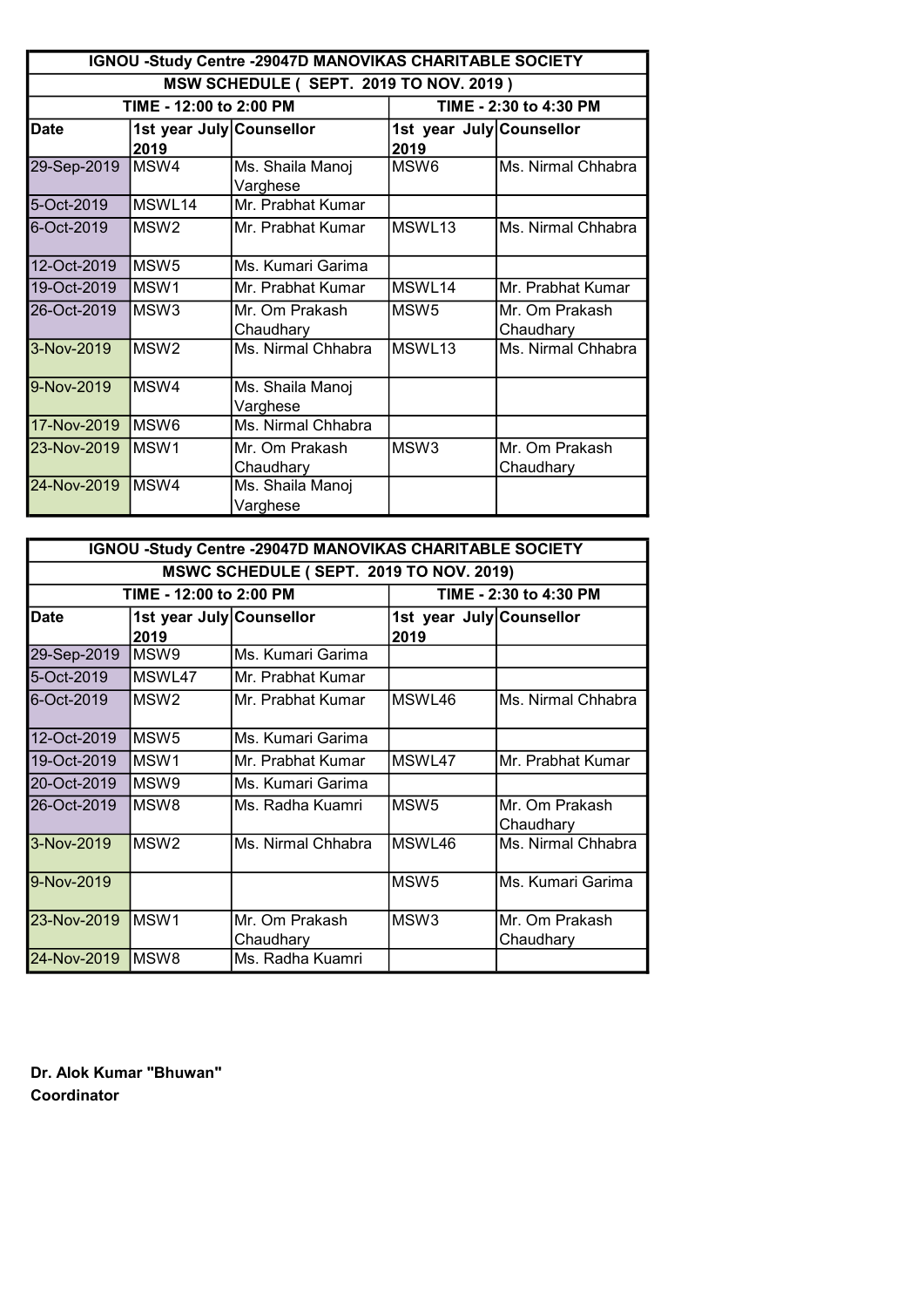| IGNOU -Study Centre -29047D MANOVIKAS CHARITABLE SOCIETY |                                                   |                            |                                  |                            |  |  |
|----------------------------------------------------------|---------------------------------------------------|----------------------------|----------------------------------|----------------------------|--|--|
| CAFE SCHEDULE (SEPT. 2019 TO NOV. 2019)                  |                                                   |                            |                                  |                            |  |  |
|                                                          | TIME - 12:00 to 2:00 PM<br>TIME - 2:30 to 4:30 PM |                            |                                  |                            |  |  |
| <b>Date</b>                                              | 1st year July Counsellor<br>2019                  |                            | 1st year July Counsellor<br>2019 |                            |  |  |
| 29-Sep-2019                                              |                                                   |                            | <b>BFE101</b>                    | Mr. Prabhat Kumar          |  |  |
| 5-Oct-2019                                               | <b>BFE102</b>                                     | Ms. Ranjana<br>Shrivastava | BFEE102                          | Ms. Ranjana<br>Shrivastava |  |  |
| 6-Oct-2019                                               | <b>BFE102</b>                                     | Ms. Ranjana<br>Shrivastava | BFEE102                          | Ms. Ranjana<br>Shrivastava |  |  |
| 12-Oct-2019                                              | BFEE103                                           | Mr. Sharmil Dubey          | BFEE104                          | Mr. Sharmil Dubey          |  |  |
| 19-Oct-2019                                              | <b>BFE102</b>                                     | Ms. Ranjana<br>Shrivastava | BFEE102                          | Ms. Ranjana<br>Shrivastava |  |  |
| 20-Oct-2019                                              | BFEE103                                           | Mr. Sharmil Dubey          | BFEE104                          | Mr. Sharmil Dubey          |  |  |
| 26-Oct-2019                                              |                                                   |                            | <b>BFEE101</b>                   | Mr. Prabhat Kumar          |  |  |
| 3-Nov-2019                                               | <b>BFE101</b>                                     | Mr. Prabhat Kumar          | BFEE101                          | Mr. Prabhat Kumar          |  |  |
| 9-Nov-2019                                               | <b>BFE102</b>                                     | Ms. Ranjana<br>Shrivastava | BFEE102                          | Ms. Ranjana<br>Shrivastava |  |  |
| 16-Nov-2019                                              | BFEE103                                           | Mr. Sharmil Dubey          | BFEE104                          | Mr. Sharmil Dubey          |  |  |
| 17-Nov-2019                                              |                                                   |                            | BFEE101                          | Mr. Prabhat Kumar          |  |  |
| 23-Nov-2019                                              | BFEE103                                           | Mr. Sharmil Dubey          | <b>BFE101</b>                    | Mr. Prabhat Kumar          |  |  |
| 24-Nov-2019                                              | <b>BFE102</b>                                     | Ms. Ranjana<br>Shrivastava | <b>BFE101</b>                    | Mr. Prabhat Kumar          |  |  |
| 30-Nov-2019                                              | BFEE102                                           | Ms. Ranjana<br>Shrivastava | BFEE101                          | Mr. Prabhat Kumar          |  |  |

| IGNOU -Study Centre -29047D MANOVIKAS CHARITABLE SOCIETY |                                                   |                            |                                  |                            |  |
|----------------------------------------------------------|---------------------------------------------------|----------------------------|----------------------------------|----------------------------|--|
| DAFE SCHEDULE (SEPT. 2019 TO NOV. 2019)                  |                                                   |                            |                                  |                            |  |
|                                                          | TIME - 12:00 to 2:00 PM<br>TIME - 2:30 to 4:30 PM |                            |                                  |                            |  |
| <b>Date</b>                                              | 1st year July Counsellor<br>2019                  |                            | 1st year July Counsellor<br>2019 |                            |  |
| 29-Sep-2019                                              |                                                   |                            | <b>BFE101</b>                    | Mr. Prabhat Kumar          |  |
| 5-Oct-2019                                               | <b>BFE102</b>                                     | Ms. Ranjana<br>Shrivastava | BFEE102                          | Ms. Ranjana<br>Shrivastava |  |
| 6-Oct-2019                                               | <b>BFE102</b>                                     | Ms. Ranjana<br>Shrivastava | BFEE102                          | Ms. Ranjana<br>Shrivastava |  |
| 12-Oct-2019                                              | BFEE103                                           | Mr. Sharmil Dubey          | BFEE104                          | Mr. Sharmil Dubey          |  |
| 19-Oct-2019                                              | <b>BFE102</b>                                     | Ms. Ranjana<br>Shrivastava | BFEE102                          | Ms. Ranjana<br>Shrivastava |  |
| 20-Oct-2019                                              | BFEE103                                           | Mr. Sharmil Dubey          | BFEE104                          | Mr. Sharmil Dubey          |  |
| 26-Oct-2019                                              |                                                   |                            | <b>BFEE101</b>                   | Mr. Prabhat Kumar          |  |
| 3-Nov-2019                                               | <b>BFE101</b>                                     | Mr. Prabhat Kumar          | BFEE101                          | Mr. Prabhat Kumar          |  |
| 9-Nov-2019                                               | <b>BFE102</b>                                     | Ms. Ranjana<br>Shrivastava | BFEE102                          | Ms. Ranjana<br>Shrivastava |  |
| 16-Nov-2019                                              | BFEE103                                           | Mr. Sharmil Dubey          | BFEE104                          | Mr. Sharmil Dubey          |  |
| 17-Nov-2019                                              |                                                   |                            | BFEE101                          | Mr. Prabhat Kumar          |  |
| 23-Nov-2019                                              | BFEE103                                           | Mr. Sharmil Dubey          | <b>BFE101</b>                    | Mr. Prabhat Kumar          |  |
| 24-Nov-2019                                              | <b>BFE102</b>                                     | Ms. Ranjana<br>Shrivastava | <b>BFE101</b>                    | Mr. Prabhat Kumar          |  |
| 30-Nov-2019                                              | BFEE102                                           | Ms. Ranjana<br>Shrivastava | BFEE101                          | Mr. Prabhat Kumar          |  |